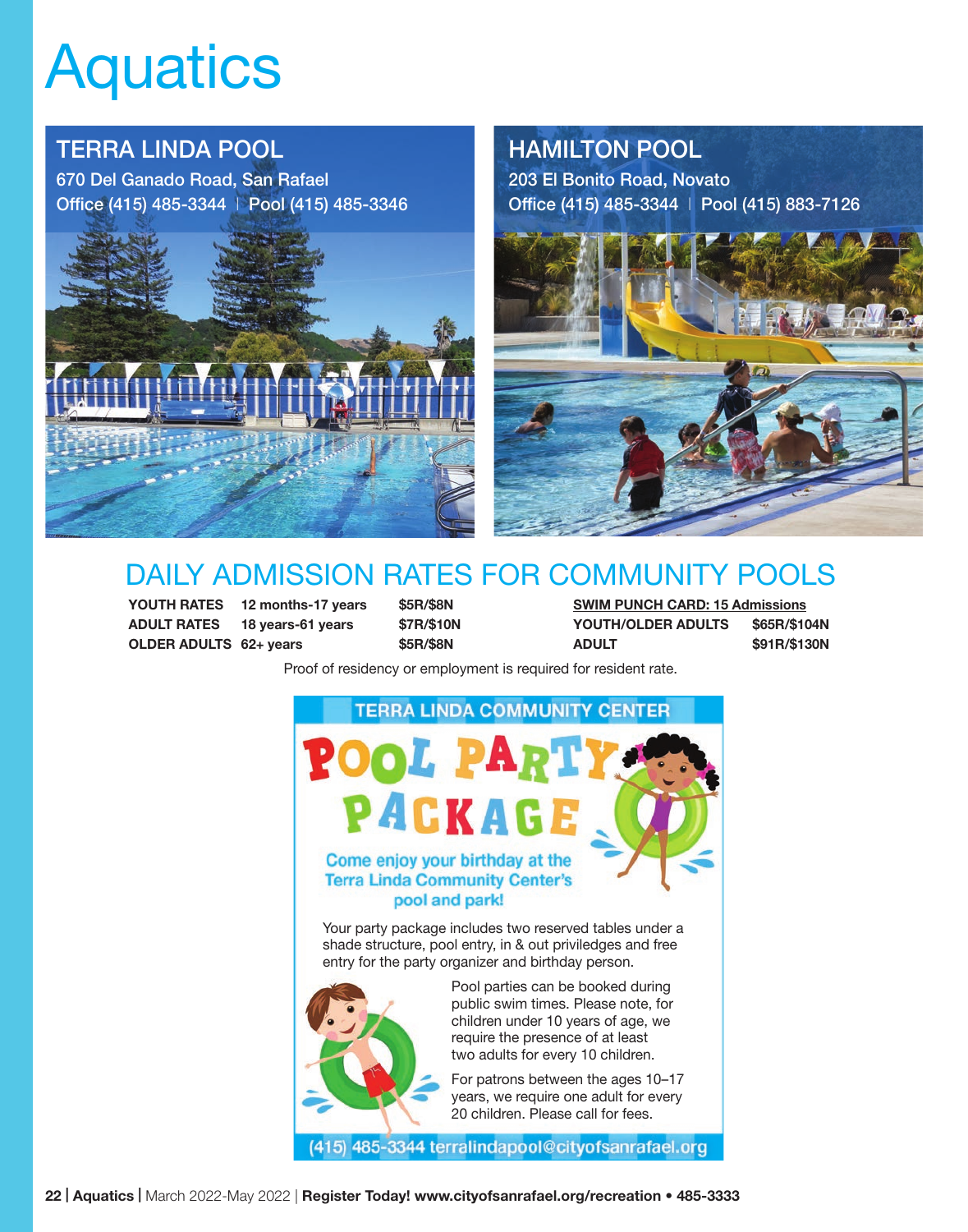# LIFEGUARDING @ TERRA LINDA POOL

### Lifeguard Training

This course will teach lifeguard candidates the skills and knowledge needed to prevent and respond to aquatic emergencies. To be eligible, candidates must be 15 years of age on or before the final scheduled session of the course and have access to a computer to do the online components required for class completion. Certification includes ARC Lifeguard Training, First Aid, and CPR/ AED for the Professional Rescuer. In addition, candidates must successfully complete various swimming prerequisites. Attendance is mandatory. No refunds or make-up classes offered. Students not passing the course are not eligible for a refund or a discounted price on another session. Books available on loan at no additional cost. Requires tablet or computer technology.

#### Age: 15Y & Up

Terra Linda Community Pool \$250R/\$275N

| Tu/W/Th    | 9:00am-5:00pm                  | $2/22 - 2/24$         | 5107 |
|------------|--------------------------------|-----------------------|------|
| F<br>Sa/Su | 4:00pm-9:00pm<br>8:30am-5:30pm | 3/18<br>$3/19 - 3/20$ | 5109 |
|            |                                |                       |      |
| F          | 4:00pm-9:00pm                  | 4/8                   |      |
| Sa/Su      | 8:30am-5:30pm                  | $4/9 - 4/10$          | 5108 |
|            |                                |                       |      |
| F<br>Sa/Su | 4:00pm-9:00pm<br>8:30am-5:30pm | 5/13<br>$5/14 - 5/15$ | 5110 |
|            |                                |                       |      |
| F<br>Sa/Su | 4:00pm-9:00pm<br>8:30am-5:30pm | 5/27<br>5/28-5/29     | 5111 |

### Lifeguarding Instructor Course

Looking to teach Lifeguard Training Classes? The American Red Cross (ARC) Lifeguard Instructor course trains instructor candidates to teach the basic-level ARC Lifeguarding course. Participants much be at least 17 years old on or before the final scheduled sessions of the course and have a current basic-level certification in Lifeguarding/First Aid/CPR/AED. Participants will need to perform lifeguard skills to the standard and will conduct courses in manner that helps participants learn and meet course objectives. Participants who successfully complete the Lifeguarding Instructor course will be issued a Lifeguarding Instructor certification, valid for two years. ARC Lifeguarding Instructor Manual and Participants Manual must be picked up prior to the first day of the course. Successful completion of this course will allow you to teach LGT courses. Students must attend all scheduled classes and pass the course in order to receive instructor status. This course is non-refundable.

#### Age: 17Y & Up

Terra Linda Community Pool \$310R/\$341N

| $M-Th$ | 8:30am-3:00pm | $2/28 - 3/3$  | 5105 |
|--------|---------------|---------------|------|
| M–Th   | 8:30am-3:00pm | $4/25 - 4/28$ | 5106 |
| M–Th   | 8:30am-3:00pm | $5/17 - 5/20$ | 5112 |



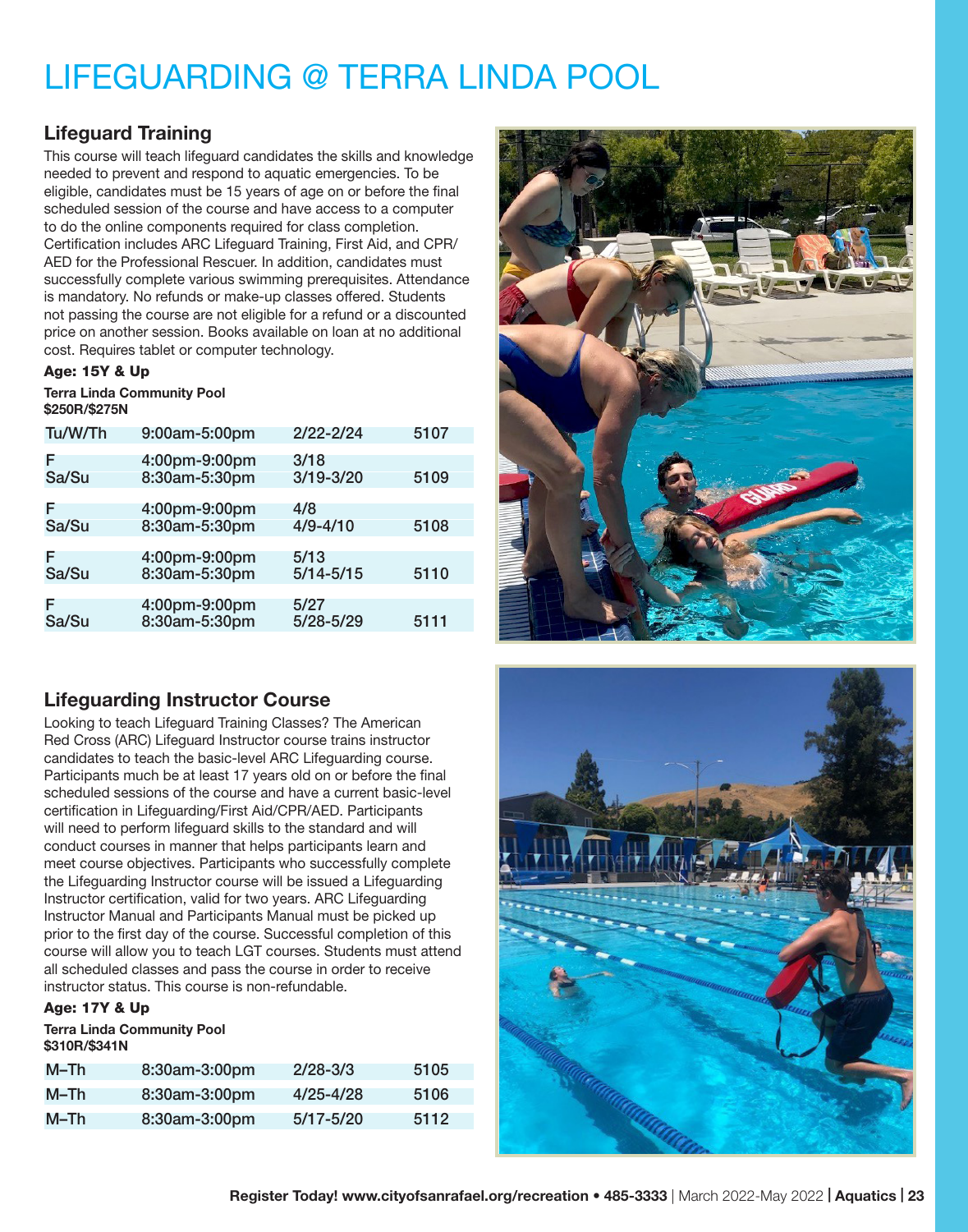# Terra Linda & Hamilton Swim Lessons

# Private Swim Lessons - Children & Adults

We offer private, 30-minute lessons with a one-on-one student-toteacher ratio or you may request for a semi-private lesson, which is designed for two students at a similar swim level, assigned to one instructor. Private lessons will be offered in June, July and August and can be scheduled weekdays or weekends. For more information or to request a private or semi-private lesson, please email terralindapool@cityofsanrafael.org. Lessons will be offered at both the Terra Linda and Hamilton Pools.

## PRIVATE/SEMI-PRIVATE SWIM LESSON FEES

You may sign up for one lesson or a block of five lessons at a discounted rate. Please note, you must pay for your lesson in advance. Refunds are not available for no-shows.

#### Private Lessons for One Student

One Lesson \$35 residents / \$40 non-residents

Semi-Private Lessons for Two Students at Similar Swim Level One Lesson \$50 residents / \$58 non-residents



# Group Swim Lessons - Happy Fish Swim School

We offer a wide variety of group lessons for children as young as six months to 12 years old. The Happy Fish Swim School emphasizes fun and safety in the aquatic environment through guided instruction by a professional swim instructor. It's never too late to start thinking about skills that are not only fun but could also save you or your child's life.

Lessons begin as early as mid-April and continue through the summer! Our intensive summer swim program starts in June

## GROUP SWIM LESSON POLICIES

#### Swim Levels

If you sign your child up for a level that they have successfully mastered, we will transfer your child to another level at no charge to you. During the lesson, instructors may move your child up or down a level to accommodate your swimmer's abilities. If a level does not meet the minimum registration, we may combine levels of students with similar skill ability. Once your child has successfully demonstrated all required skills in his/her lessons, he or she is eligible to move to the next level.

#### Instructor Requests

Unfortunately, we cannot take requests for specific instructors for group lessons. If you would like a specific instructor, please inquire about private lessons.

#### Refunds, credits or transfers

Refunds, credits or transfers may be requested at a minimum of two working days prior to the start of a session. No refunds, credits or transfers will be provided less than two working days in advance. Transfer requests from different session dates will be assessed a \$5 transfer fee. Requests must be done in writing or in person.

Stay & Play Student in lesson can stay and swim for no charge for that day. If other family members or friends would like to stay and swim, they must pay the daily admission fee or have a season pass. Children who are three and under

### GROUP SWIM LESSON FEES

#### Parent Tot – Level 4

Three-Day Session \$45 residents / \$54 non-residents Four-Day Session \$60 residents / \$72 residents

Levels  $5 - 7$ 

Three-Day Session \$51 residents / \$60 non-residents Four-Day Session \$68 residents / \$80 residents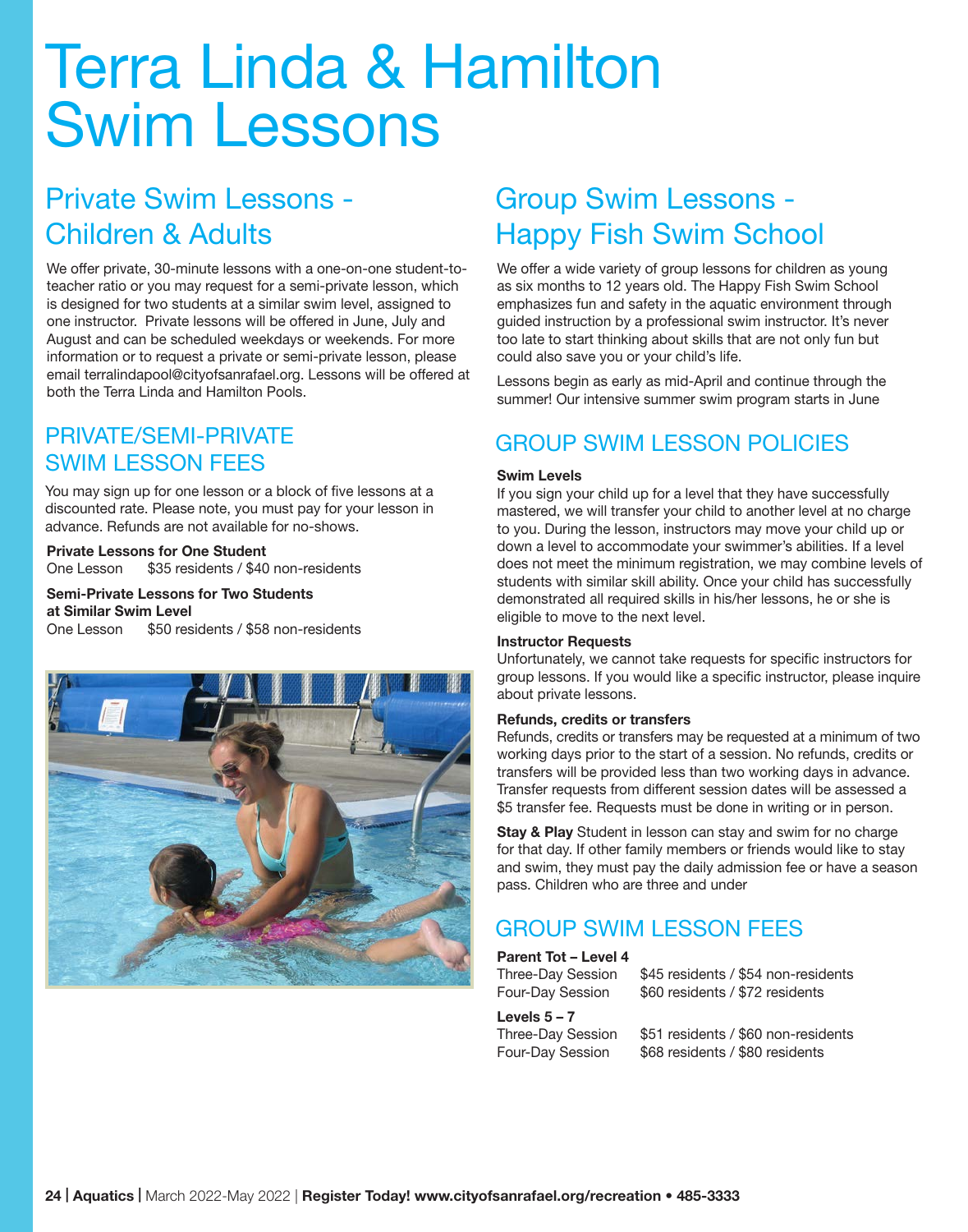# Terra Linda & Hamilton Swim Level Chart

#### Parent Tot - Water Baby Advanced - 30 mins

Instructor/Student Ratio 1:12

- Blowing bubbles, jumping, basic arm swim skills
- Slight submersion practiced
- Begins to swim with instructor
- Songs and games
- Parent participation required
- Best for kids 6 36 months
- This is a water adjustment class
- Child comfortable in water with instructorfor short periods
- Child must want to be there and has fun playingin the water

#### **Level 1** - 30 mins

Instructor/Student Ratio 1:3

- How to enter and exit water safely
- Learns basic water safety
- Actively interacts with instructor
- "Swimming is Fun!" emphasized with games
- No parent participation
- Good beginning class for kids age 3 or older
- Child is mainly on steps for entire class period
- Fully comfortable in water with instructor forentire class period
- Child is excited and pushes the learning process to try harder

#### Level 2 - 30 mins

#### Instructor/Student Ratio 1:3

- Fundamental water skills and aquatic safety taught
- Full face submersion introduced
- Floating back & front
- Wall push offs on back and front
- Explores entire pool
- Supported alternating arm circles and kicking together
- Child pushes off wall alone on tummy
- Child jumps to instructor alone
- Must be able to use flotation device unsupported for two body lengths
- Must be able to float on back and front unsupported

#### **Level 3 - 30 mins**

#### Instructor/Student Ratio 1:3

- Practices alternating arm circles and kicking together
- Begins discussion of side breathing
- Beginning backstroke
- Streamline swimming introduced
- Breaststroke arms and legs introduced separately
- Jumps in and swims directly to wall
- Fully submerges face three times with bobs
- Swims front crawl two body lengths
- Able to push off wall on back and float two body lengths

#### Level 4 - 30 mins

#### Instructor/Student Ratio 1:4

- Builds swimming stamina
- Begins work on treading water and sitting/kneeling dives
- Works on streamline kick on back
- Ample practice time on breaststroke & backstroke
- Some refreshing of front crawl with side-breathing
- Begins dolphin kicking practice
- General technique work on front crawl, back and breast
- Able to swim front crawl at least 13 yards
- Able to streamline kick for 10 yards without kickboard
- Able to swim backstroke three body lengths
- Able to swim breaststroke three body lengths
- Recognizable side-breathing

#### Level 5 - 40 mins

#### Instructor/Student Ratio 1:5

- Builds up to 25 yards front crawl with side-breathing
- Practices front crawl, breaststroke, backstroke & treading water
- Learns full butterfly
- Introduced to standing dives
- Builds stamina and technique on all strokes
- Able to swim 25 yards front crawl, 25 yards backstroke, 10 yards breaststroke and a recognizable butterfly for 2 body lengths
- Able to dive unperfected

#### Levels 6 and 7 - 40 mins

#### Instructor/Student Ratio 1:6

- Works on swimming 50 yards front crawl
- Practices swimming refined strokes
- Begins work on flip turns
- Practice and stamina emphasized
- Students should swim multiple laps during lesson with instruction in between
- Provides skills needed to start a swim team.
- Able to swim multiple laps during lesson with breaks in between
- Swim strokes are all recognizable but need refinement
- Able to maintain streamline and balance in water

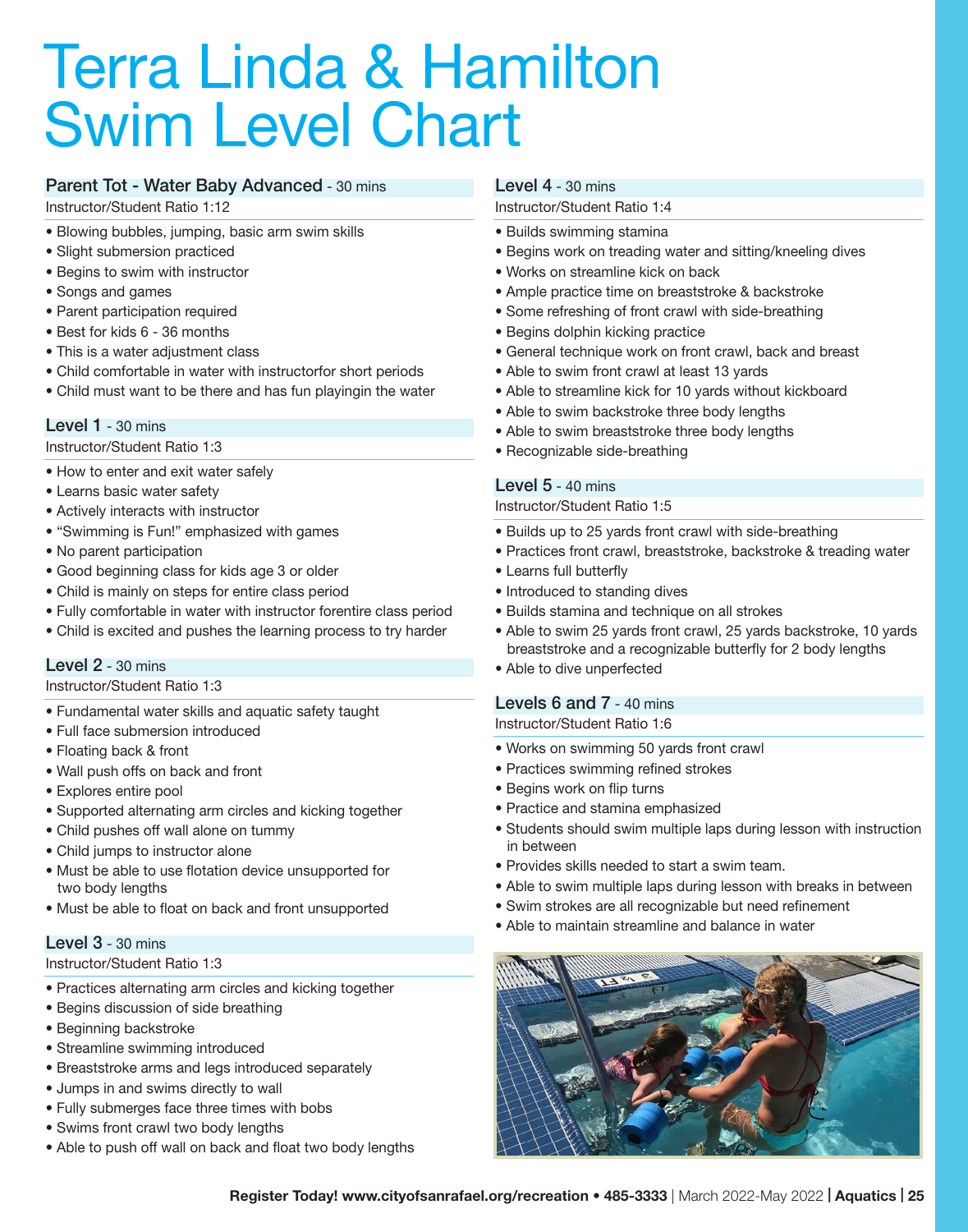# Terra Linda Swim Lessons

### GROUP SESSION FEES

| Parent Tot - Level 4 |                 |
|----------------------|-----------------|
| Four-Day Session     | \$60 R / \$72 N |
| Levels $5 - 7$       |                 |
|                      |                 |
| Four-Day Session     | \$68 R / \$80 N |

| <b>SESSION 1</b>   | Dates: 6/20-6/23 |      |
|--------------------|------------------|------|
| Level 1            | 10:30am-11:00am  | 5131 |
| Level 1            | 11:05am-11:35am  | 5132 |
| Level <sub>2</sub> | 11:05am-11:35am  | 5144 |
| Level <sub>2</sub> | 11:40am-12:10pm  | 5154 |
| Level <sub>3</sub> | 10:30am-11:00am  | 5157 |
| Level <sub>3</sub> | 11:40am-12:10pm  | 5158 |
| Level 4            | 11:05am-11:35am  | 5170 |
| Level 4            | 11:40am-12:10pm  | 5171 |
| Level <sub>5</sub> | 10:20am-11:00am  | 5183 |
| Level 6/7          | 10:20am-11:00am  | 5190 |
| 6&UP Lev 2         | 11:05am-11:35am  | 5197 |
| 6&UP Lev 3         | 11:40am-12:10pm  | 5204 |
|                    |                  |      |
| <b>SESSION 2</b>   | Dates: 6/27-6/30 |      |
| Parent Tot         | 11:05am-11:35am  | 5497 |
| Level 1            | 10:30am-11:00am  | 5133 |
| Level 1            | 11:05am-11:35am  | 5134 |
| Level <sub>2</sub> | 11:05am-11:35am  | 5146 |
| Level <sub>2</sub> | 11:40am-12:10pm  | 5147 |
| Level <sub>3</sub> | 10:30am-11:00am  | 5159 |
| Level <sub>3</sub> | 11:40am-12:10pm  | 5160 |
| Level 4            | 11:40am-12:10pm  | 5173 |
| Level 5            | 10:20am-11:00am  | 5184 |
| Level 6/7          | 10:20am-11:00am  | 5191 |
| 6&UP Lev 2         | 11:05am-11:35am  | 5198 |

6&UP Lev 3 11:40am-12:10pm 5205

### SUMMER INTENSIVE SWIM LESSONS

| Monday-Thursday | $6/20 - 6/23$ |
|-----------------|---------------|
| Monday-Thursday | $6/27 - 6/30$ |
| Monday-Thursday | $7/11 - 7/14$ |
| Monday-Thursday | $7/18 - 7/21$ |
| Monday-Thursday | $7/25 - 7/28$ |
| Monday-Thursday | $8/1 - 8/4$   |
|                 |               |



| Dates: 7/11-7/14 |      |
|------------------|------|
| 10:30am-11:00am  | 5135 |
| 11:05am-11:35am  | 5136 |
| 11:05am-11:35am  | 5148 |
| 11:40am-12:10pm  | 5149 |
| 10:30am-11:00am  | 5161 |
| 11:40am-12:10pm  | 5162 |
| 11:05am-11:35am  | 5174 |
| 11:40am-12:10pm  | 5175 |
| 10:20am-11:00am  | 5185 |
| 10:20am-11:00am  | 5192 |
| 11:05am-11:35am  | 5199 |
| 11:40am-12:10pm  | 5206 |
|                  |      |

| Parent Tot | 11:05am-11:35am    | 5499 |
|------------|--------------------|------|
| Level 1    | 10:30am-11:00am    | 5137 |
| Level 1    | 11:05am-11:35am    | 5138 |
| Level 2    | 11:05am-11:35am    | 5150 |
| Level 2    | 11:40am-12:10pm    | 5151 |
| Level 3    | 10:30am-11:00am    | 5163 |
| Level 3    | 11:40am-12:10pm    | 5164 |
| Level 4    | 11:40am-12:10pm    | 5177 |
| Level 5    | $10:20$ am-11:00am | 5186 |
| Level 6/7  | 10:20am-11:00am    | 5193 |
| 6&UP Lev 2 | 11:05am-11:35am    | 5200 |
| 6&UP Lev 3 | 11:40am-12:10pm    | 5207 |
|            |                    |      |

| <b>SESSION 5</b> | Dates: 7/25-7/28 |      |
|------------------|------------------|------|
| Level 1          | 10:30am-11:00am  | 5139 |
| Level 1          | 11:05am-11:35am  | 5140 |
| Level 2          | 11:05am-11:35am  | 5152 |
| Level 2          | 11:40am-12:10pm  | 5153 |
| Level 3          | 10:30am-11:00am  | 5165 |
| Level 3          | 11:40am-12:10pm  | 5166 |
| Level 4          | 11:05am-11:35am  | 5178 |
| Level 4          | 11:40am-12:10pm  | 5179 |
| Level 5          | 10:20am-11:00am  | 5187 |
| Level 6/7        | 10:20am-11:00am  | 5194 |
| 6&UP Lev 2       | 11:05am-11:35am  | 5201 |
| 6&UP Lev 3       | 11:40am-12:10pm  | 5208 |

| <b>SESSION 6</b> | Dates: 8/1-8/4  |      |
|------------------|-----------------|------|
| Parent Tot       | 11:05am-11:35am | 5500 |
| Level 1          | 10:30am-11:00am | 5141 |
| Level 1          | 11:05am-11:35am | 5142 |
| Level 2          | 11:05am-11:35am | 5154 |
| Level 2          | 11:40am-12:10pm | 5155 |
| Level 3          | 10:30am-11:00am | 5167 |
| Level 3          | 11:40am-12:10pm | 5168 |
| Level 4          | 11:40am-12:10pm | 5181 |
| Level 5          | 10:20am-11:00am | 5188 |
| Level 6/7        | 10:20am-11:00am | 5195 |
| 6&UP Lev 2       | 11:05am-11:35am | 5202 |
| 6&UP Lev 3       | 11:40am-12:10pm | 5209 |